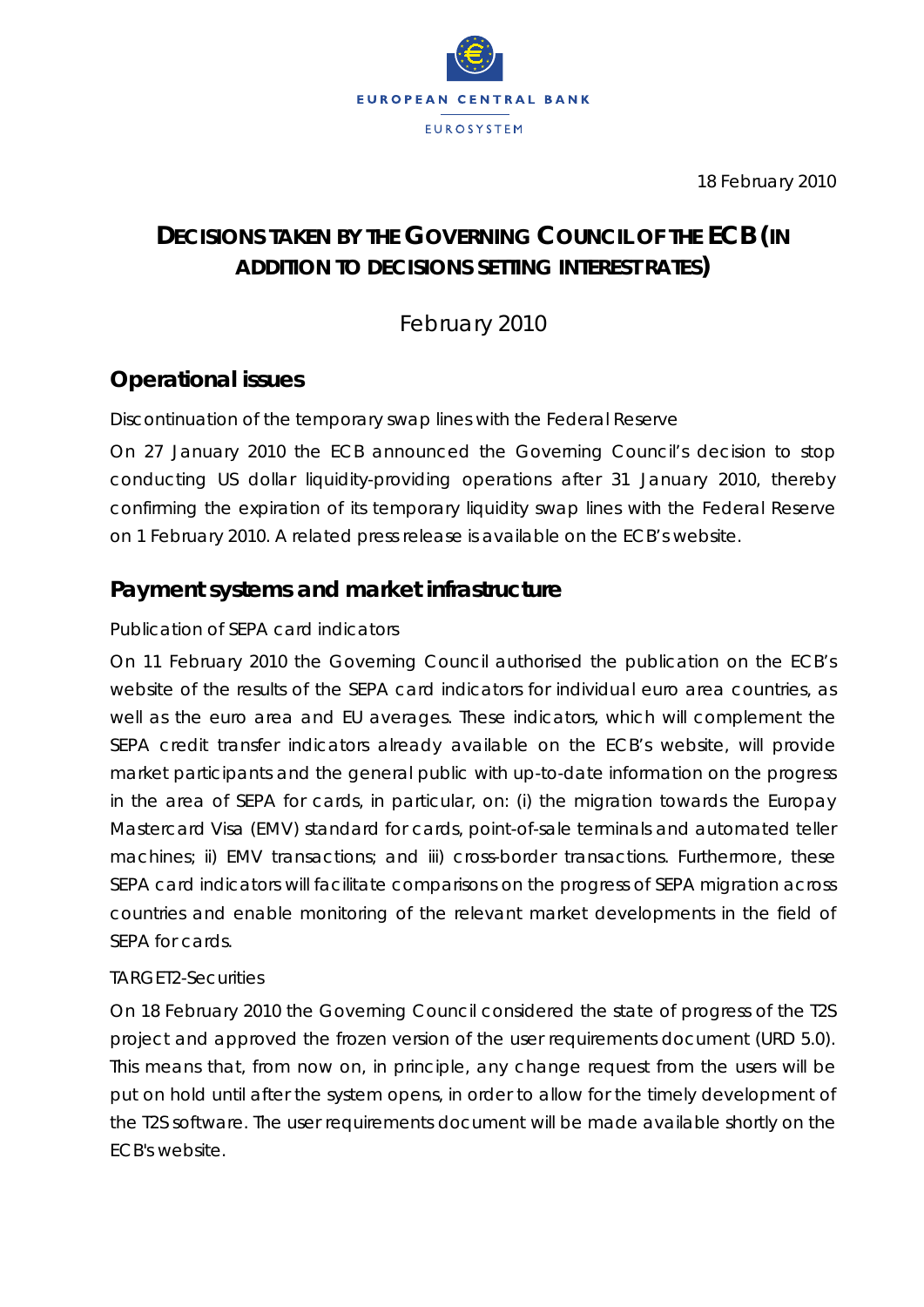# **Financial stability and supervision**

*Eurosystem's contribution to the European Commission's consultation regarding its Communication on banking crisis management and resolution*

On 4 February 2010 the Governing Council approved the Eurosystem's contribution to the European Commission's consultation on its Communication on banking crisis management and resolution, launched in October 2009. This Communication on "An EU framework for cross-border crisis management in the banking sector" contains a range of issues related to three main areas, namely: i) early intervention mechanisms aimed at restoring the stability and financial soundness of an institution; ii) bank resolution, i.e. measures taken by national resolution authorities to manage a crisis in a banking institution, to contain its impact on financial stability and, where appropriate, to facilitate an orderly winding up of the whole or parts of the institution; and iii) insolvency proceedings covering reorganisation and winding up. The Eurosystem's contribution was subsequently transmitted to the European Commission and is available on the ECB's website.

#### *ECB's Report on Financial Integration 2010*

On 18 February 2010 the Governing Council took note that the fourth edition of the ECB's Report on Financial Integration would be published on the ECB's website in April 2010. This edition of the report presents the state of financial integration in the euro area and the Eurosystem's activities with respect to financial integration, as well as four selected features dealing with developments in banking integration and supervision in the European Union, European covered bonds, the harmonisation in the post-trading sector and implications of financial market integration and development on financial stability.

### **Advice on legislation**

*ECB Opinion on the Magyar Nemzeti Bank's tasks, the structure and legal status of the Hungarian Financial Supervisory Authority and the establishment of the Financial Stability Council*

On 18 January 2010, at the request of the Hungarian Ministry of Finance, the Governing Council adopted this opinion (CON/2010/10).

*ECB Opinion on the second prolongation of the State recapitalisation scheme in Sweden*

On 21 January 2010, at the request of the Swedish Ministry of Finance, the Governing Council adopted this opinion (CON/2010/11).

*ECB Opinion on the special administration procedure initiated by Banca Naţională a României for credit institutions in financial distress*